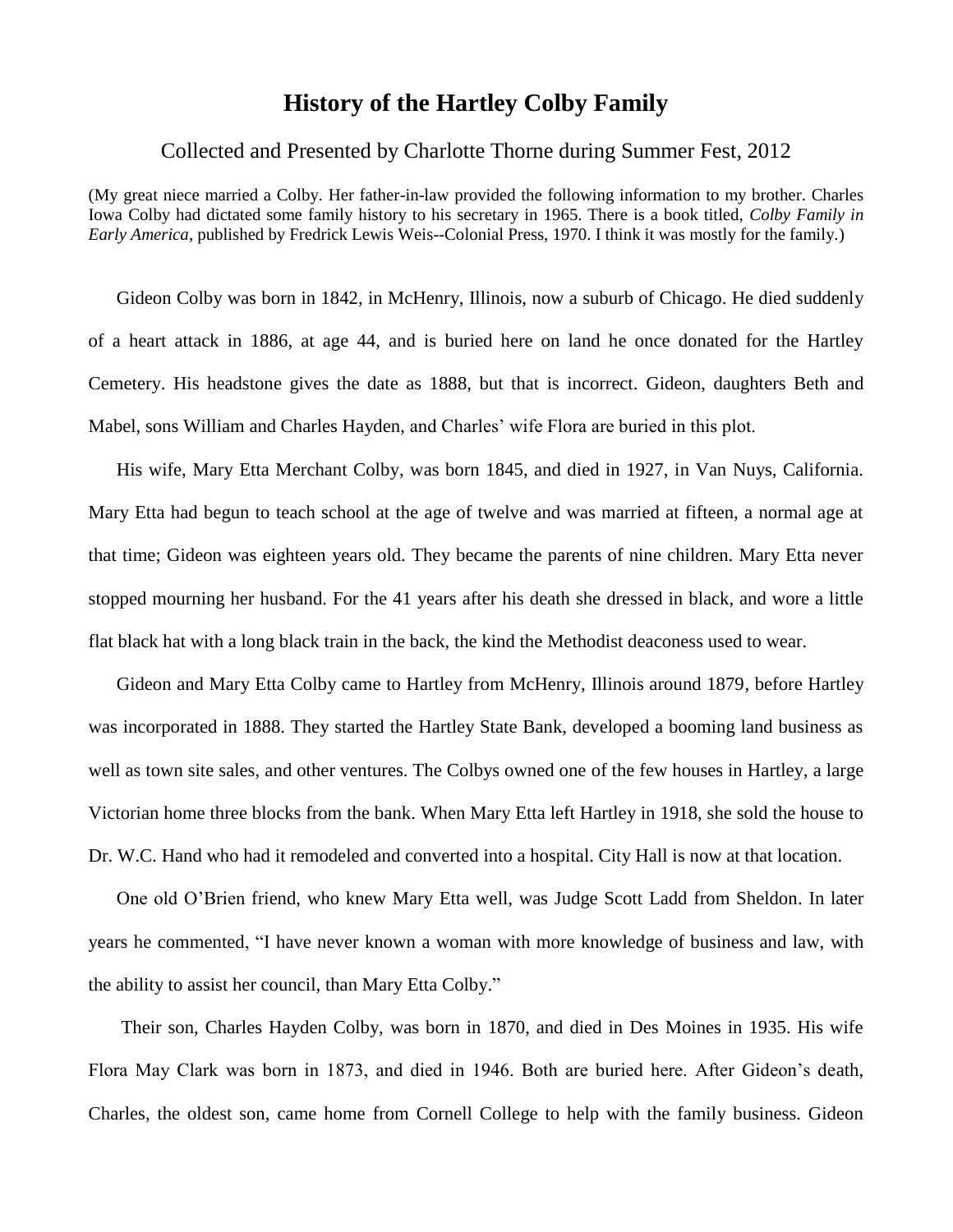owned a considerable amount of land southeast of Hartley, along the Rock Island Railroad that ran down to Des Moines. As it was five and a half miles from Hartley, Charles thought it would be a good idea to start another town.

He wished to name the town Colby, but there was another town in Kansas with the same name. The Rock Island Railroad Company would not stand for two towns with the same name on their route. It would be too confusing. Then Charles wanted to name the town Marietta after his mother, Mary Etta. She thought it sounded too Italian for a mostly German community, so she finally came up with the name, Moneta.

The Colbys have always been Methodist. They were active in getting a church established in Hartley and gave the organ for the first Methodist church on North Central Avenue. They were also instrumental in building the Methodist Church in Moneta. Advertising in church was not thought to be unethical, and the paper fans in the church advertised the Hartley Funeral Parlor. Since the Colbys donated the song books, they had stamped on the inside of both front and back covers this advertising: "Go to the Colby Bank for Land and Loans."

While O'Brien, Clay, and surrounding counties did have some of the world's best farm land, much of it was wet and covered with ponds. Charles taught himself to survey and laid out many hundreds of miles of ditches and tile lines. When the land was usable, he had it divided and fenced in 160 acre parcels. Buildings were erected and these parcels were sold, or sometimes traded for others things, including more wet land. Good land was worth \$24 an acre, a big jump from the \$1.25 homesteading price; and the next year, it would be worth a few dollars more.

Charles was always trying to expand his business, so he began to buy land in Canada. He took Iowa and Illinois farmers there by train to trade their farms for the ones in Canada. In October of 1898, he was in Canada when he got a telegram from Hartley that his son was born. When asked what to name the boy he said Charles Iowa Colby. He said he would come back to Iowa and stay there for good. He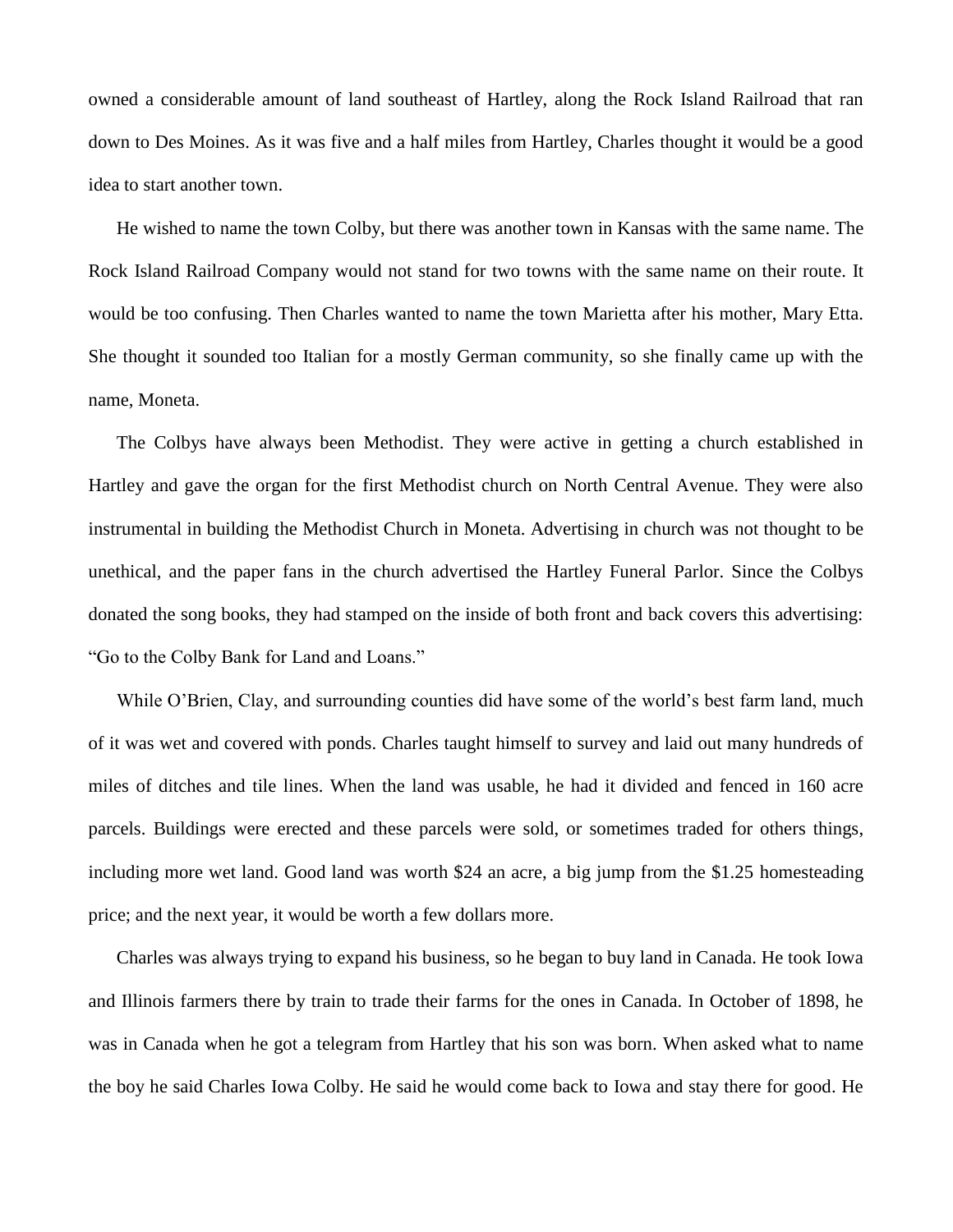hoped in the future there would be many more Charles Iowa Colbys. Three are alive today and are listed on the internet as living in the Des Moines area.

Charles's daughter Beth is buried here. She was born on August 9, 1895 and died on April 17, 1900. Beth's father and mother had taken her with them to Winnipeg, Canada, where she contracted diphtheria and died choking and convulsing in her mother arms. At least once a week and many times more often, the mother would drive to the cemetery and sit at the Colby plot. They erected a monument for little Beth, made of white bronze/zinc. The quotation on the marker is in raised letters.

*There is no death an angel form walks over the earth with silent tread.*

*He bears our best loved ones away and we call them dead.*

In 1907, Charles decided to sell the Moneta bank and move to Des Moines. He was, at the time, what you might call Iowa rich. That meant he had a lot of clear land, considerable liquid assets, and a desire to expand his land promotion operations.

When the Depression hit, corn was ten cents a bushel and cash rent was \$2.00 acre. Tenant farmers and land owners alike were dazed and bewildered. Individual farmers led a long revolt that was climaxed in Le Mars, Iowa, in the attempted hanging of Judge Bradley.

New farm laws and government relief of many kinds finally turned the tide. Charles, his mother, brothers, and sisters owned about 100 farms and parcels of real estate. They lost much of their land during the Depression, but they did keep some land around Des Moines—a 160 acre farm at East  $29<sup>th</sup>$ Street and Aurora as well as land down by the levy and north of Highland Park.

 Mary Etta Colby firmly believed and often said that as far as able men and women were concerned, no one owed anyone anything in this wonderful country. The opportunity to work extra hard, to save, to live clean and advance yourself, and to protect your family was wide open to everyone. Her philosophy is still valid.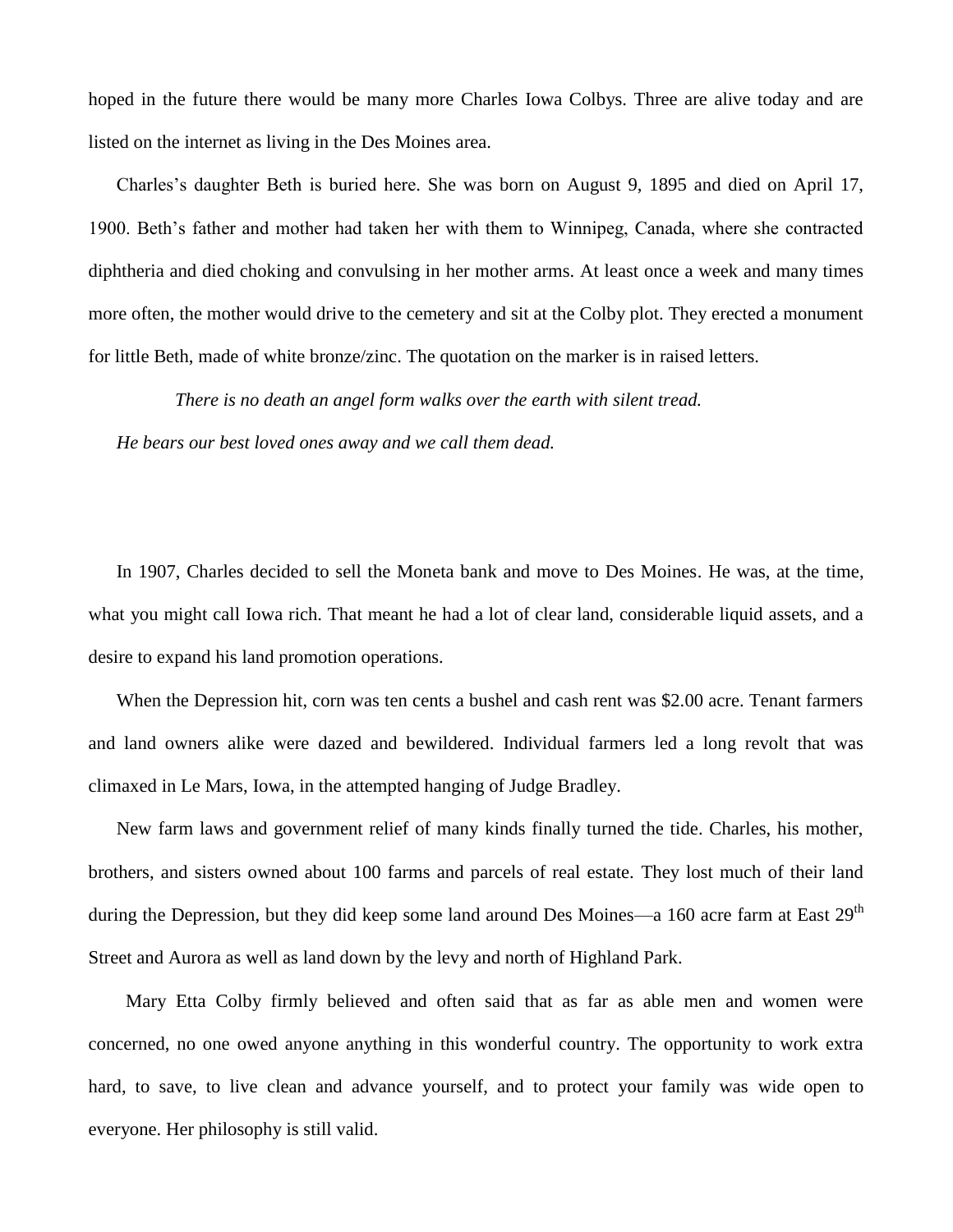## **Excerpts from** *The Hartley Journal* **about the Colbys**

**January 17, 1895--O. A. Colby, Dealer in Shelf and Heavy Hardware- Sporting Good and Ammunition.** We have about \$2,000 in machinery that we wish to close out by fall time at 6 per cent interest. Remember that when our 100 by 24 foot brick is completed, it will be filled with the finest exclusive hardware stock in northwestern Iowa. When in need of anything in our line give us a call.

**C.H. Colby & Company Bankers** -General Banking –Business transacted- Good loans negotiated, write insurance and all paper left in our care will receive prompt attention. On small payment, long time and low interest, you can select from 3,000 acres of the finest land in northwest Iowa owned by Mary E .Colby, C.H. Colby and Co., Mangers of M.E. Colbys Lands.

Colbys bank, the third in the city, is by no means unworthy of and extended notice in these columns. This institution is among the most solid in Iowa and has a barrel of money with which to transact a general banking business. The business is in the charge of Charles H. Colby who has grown from childhood in this city and who is very popular in business circles. But recently this bank was removed to its new quarters where it is thoroughly equipped to handle its large business.

## **In the Same Paper in Another Column**

Ora Colby, (son of Gideon) one of the rustling young men of this city has but recently established a hardware store in this city. He has a fine line of heavy and shelf hardware. Mr. Colby has spent a good share of his life in Hartley. It is useless to enumerate his good qualities; everyone knows Ora and knows him to be a straightforward, rustling young business man.

**April 7, 1897**--John Shinkle this week sold his fine quarter section farm adjoining the incorporation of C.H. Colby the consideration being \$40.00 per acre.

**June 15, 1898**--The boat used the past few years on Okoboji Lake at the Colby cottage was brought to the home of Mrs. C.H. Colby, where it will be filled with plants.

**September 24, 1903**--A 5 ½ pound boy was born to Mr. and Mrs. C. H. Colby Friday.